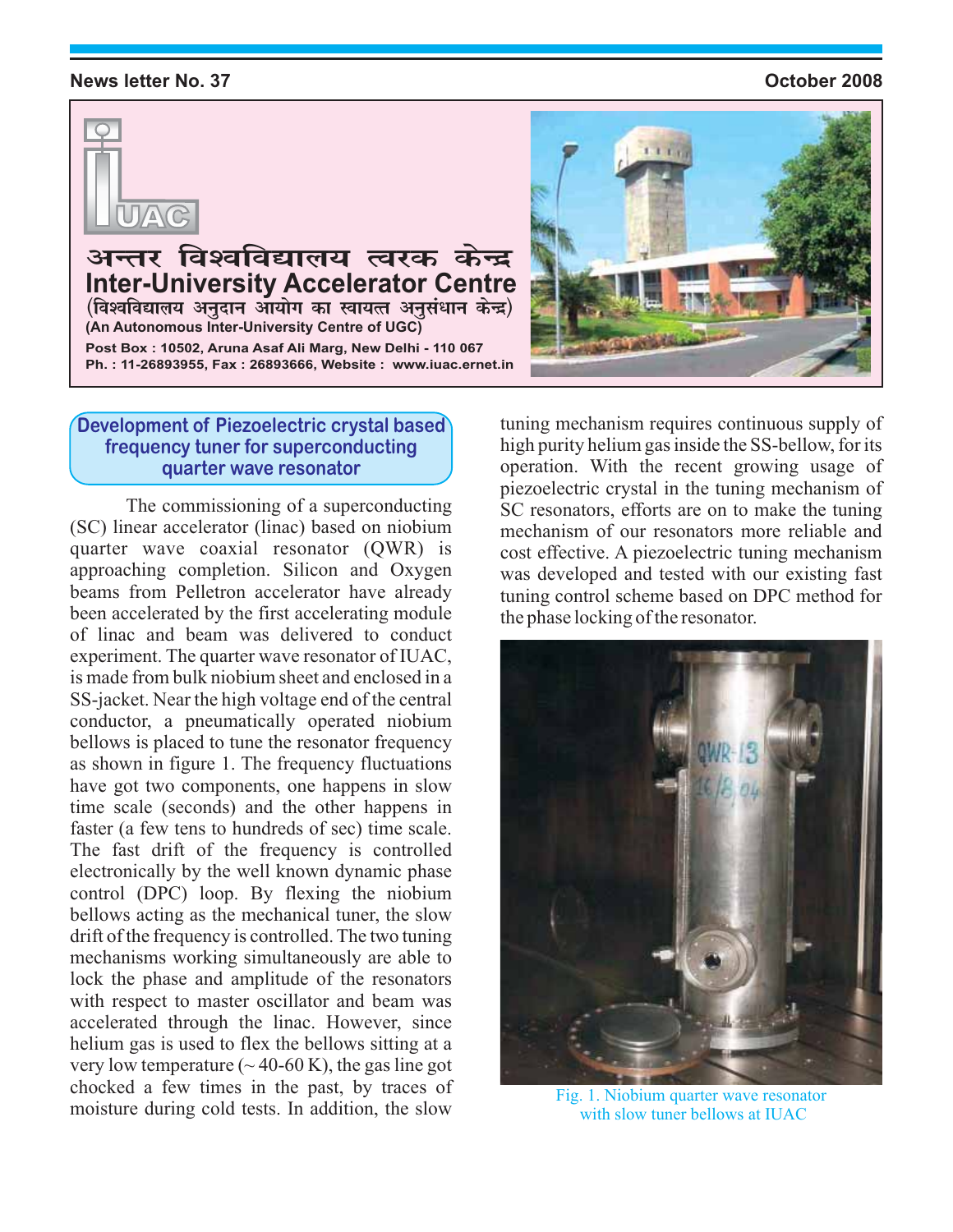Before connecting the niobium bellows loaded with piezoelectric tuner with the resonator, its effect on the niobium bellows was checked outside by measuring the deflection with dial gauge as shown in fig 2. One side of the piezoelectric tuner is connected to the back of the niobium convolution of the tuner bellows and the other side is clamped by fixing it on an aluminium flange. Biasing the piezoelectric actuator (Physik Instrumente (PI) make) between its two voltage limits (-19 and 100 volts), the total deflection measured by the dial gauge was 85 m. The whole assembly shown in fig 2 was connected at the open end of a resonator (shown in figure 3) to test the performance at room temperature and cold condition. At room temperature, for a fixed distance between the top convolution of the slow tuner and the end of the central conductor, the frequency range of the resonator with full bias of the piezoelectric actuator (-19 to 100 Volts), was measured to be  $\sim$  2.5 KHz. When the resonators were cold at 4.2 K, the frequency range had been reduced to 626 Hz. The hysteresis observed in the frequency change for increase and decrease of the bias voltage of the piezoelectric actuator is shown in figure 5.



Fig. 2. Measurement of the deflection of niobium bellows after powering the piezoelectric actuator

To keep the superconducting resonator phase locked with reference to the master oscillator in the dynamic phase control loop, the piezoelectric voltage should vary with phase error of the resonator controller. To achieve this, a Proportional and Integration (PI) based control scheme has been used.



Fig. 3. The mechanical tuner (hiding inside the resonator) along with the piezoelectric actuator prior to a cold test

During the first test of a superconducting resonator in test cryostat along with the fast tuner and piezoelectric actuator acting as slow tuner, the overall locking mechanism worked very well. In this test, no mechanical arrangement for coarse tuning was available to tune the resonator frequency at 97.000 MHz. At a resonance frequency of 96.920 MHz, piezoelectric was kept at  $+40$  Volts to keep the phase error signal equal to zero by adjusting the reference of the P-I control. Then the control of phase and amplitude was put in close loop. It was observed that for both, large and small variation of resonance frequency from its central value, the piezoelectric voltage kept on varying between a few volts to tens of volts. When the cryostat was shaken to generate large vibrations, the resonator's frequency started fluctuating widely  $(>100 \text{ Hz})$ , the controller drew high power ( $>250-300$  watts) from RF amplifier and eventually the phase lock was broken. But within 510 seconds, the lock was recaptured with the help of piezoelectric tuner. During this extreme operation, the output from the high voltage amplifier to the piezoelectric actuator had gone up to a few tens of volts. The stability of the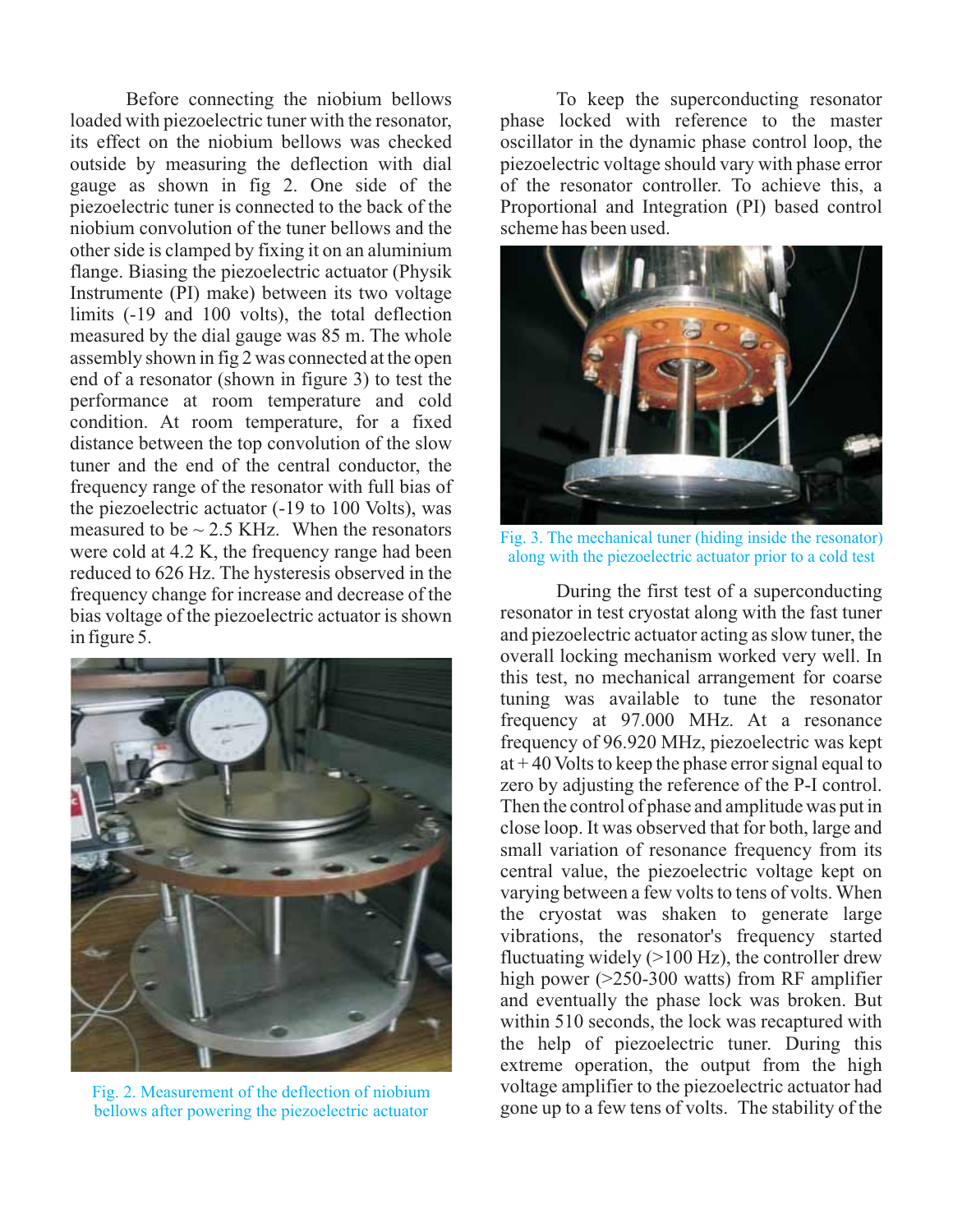lock was observed for an hour at a moderate accelerating field of 2.2 MV/m.



Fig.4. Hysteresis curve of the piezoelectric actuator

The amplitude and phase lock stabilities were measured to be 0.1% and 0.4 degree respectively at this field level. The resonator was locked at 3.0 MV/m for a short duration, but due to lack of time, stability test at this field could not be accomplished for longer period. A mechanical arrangement to bring the resonance frequency of the QWR at 97.000 MHz with the piezoelectric actuator is under construction. This will be tested along with the piezoelectric and the fast tuner in future. The mechanical tuning scheme, if required, can be integrated in the closed loop. After successful test of the complete tuning and locking mechanism using piezoelectric tuner in future, it is planned to implement this new scheme on the resonators in all the cryostats of the superconducting linac of IUAC.

#### **X-ray Bremsstrahlung from PKDELIS ECR plasma**

X-ray Bremsstrahlung measurements from typical ECR plasma can give an idea of the performance of the ECR source in terms of confinement properties of the plasma. The emission of these spectra gives an indication of the possible energies of electrons that are available for producing highly charged ions and can further help as a tool to optimize the source performance. Very recently, the x-ray Bremsstrahlung from the PKDELIS ECR source was measured using a



3"x3" NaI detector set-up configured as shown in figure 1a.





X-ray Bremsstrahlung was measured from the ECR plasma along the extraction side through the  $0^{\circ}$  port of the analysing magnet. Due to the high count rate, the distance between the detector and the source had to be increased. The x-ray spectra were measured as a function of negative bias voltages keeping the extraction voltage OFF with each measurement taken for 900 seconds (figure 1b). Negative bias voltages repel/inject cold electrons into the ECR plasma. The other parameters relevant for this measurement are shown in the table. From these measurements, it can be observed that as the bias voltage was increased up to -300 V, maximum effect on the xray Bremsstrahlung occurred at a value of -300 V in terms of increased x-ray energy (data plotted in green colour) and shift of the peak of the distribution. From the value of -500 V and that at -800 V, the effect was of reducing the x-ray Bremsstrahlung. So it can be inferred that the negative bias effect was best at the value of -300 V.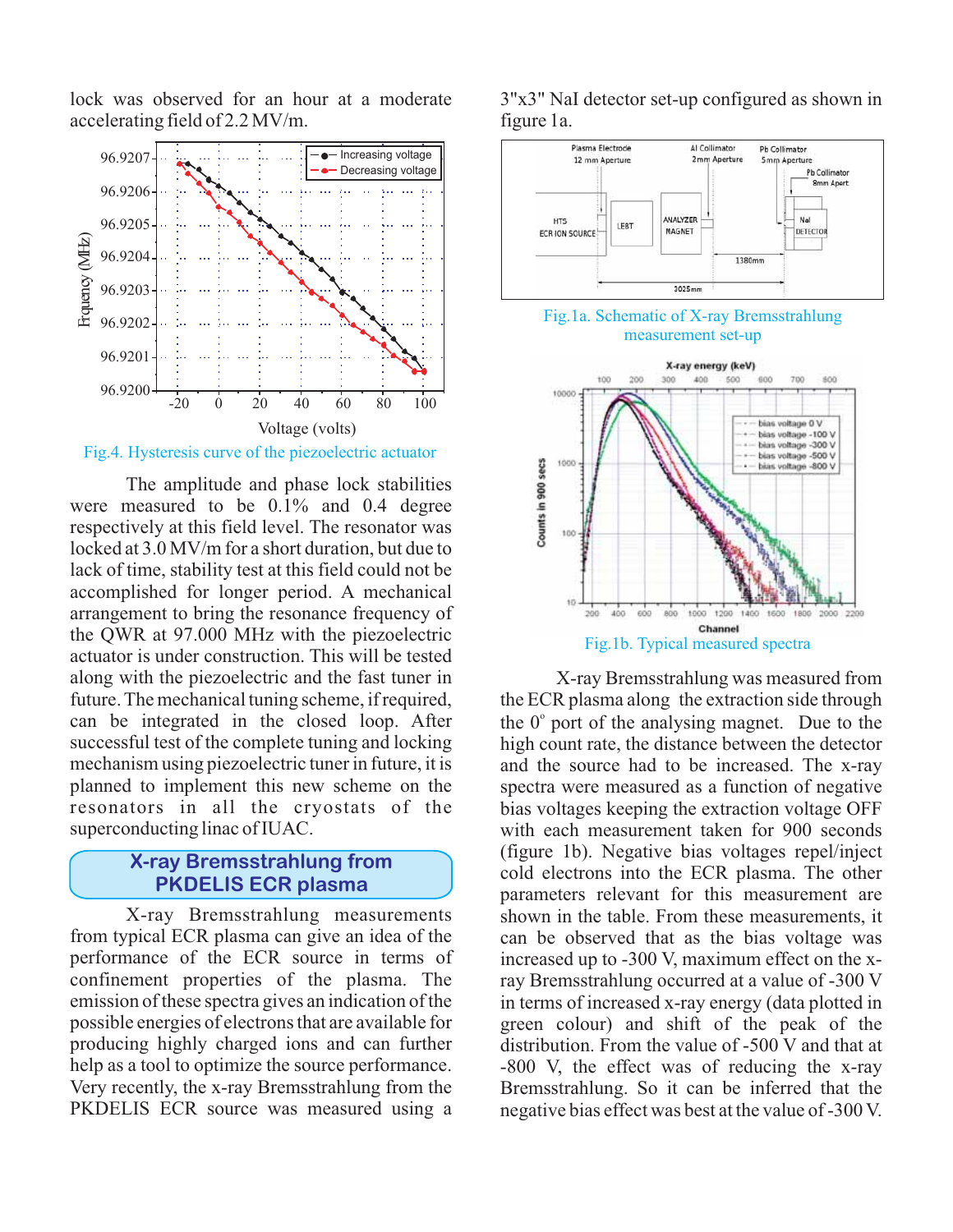However, in the beam optimisation experiments for argon  $(Ar^{8+}$  and  $Ar^{11+}$ , see figure 2 below), the best beam currents at this value assuming similar vacuum conditions, Rf power and magnetic fields were not observed. The best value was -134 V for optimising on  $Ar^{8+}$  and -110 V for  $Ar^{11+}$ . The explanation for this behaviour is not available at the moment. The errors involved in these measurements are quite small and do not significantly influence this behaviour. It should be pointed out that when the extraction voltage was raised to 20 kV, the slope of the distribution had a bump from 150 keV onwards. Most probably the emission of this additional Bremsstrahlung is due to change of the electron trajectories inside the source. A quick estimate of the mean electron temperature can be obtained from the slope of the distributions.

**Table: Parameters set for X-ray Bremsstrahlung measurements**

| parameter                       | value                  |
|---------------------------------|------------------------|
| RF absorbed power               | 400 W                  |
| <b>Extraction</b> voltage       | OFF                    |
| Injection vacuum                | $1.0 \times 10^4$ mbar |
| Post analyser vacuum            | $3.2 \times 10^7$ mbar |
| $B_{\text{min}}/B_{\text{ecr}}$ | 0.58                   |
| Injection / extraction field    | $1.4$ T / 095 T        |



Fig 2. Charge state distribution optimized on  $Ar^{11+}$ 

### **Indian National Gamma Array in Beam Hall II**

The installation of the Indian National Gamma Array facility (INGA) at Beam Hall II of IUAC was completed by Nov. 2007 and the detectors and equipments from the collaborating institutions TIFR, UGC-DAE-CSR, SINP, VECC and BARC started arriving by Dec. 2007. In-beam testing of the augmented facility was carried out during Jan-Feb. 2008 followed by regular experiments from Feb 28, 2008.

A total of fifteen experiments were carried out during the first cycle of INGA operation (Feb-Jun. 2008). The number of clover detectors used in individual experiments during this period varied from 18-20. The typical data rate was 3-4 kcs in triple  $\gamma-\gamma-\gamma$  coincidence mode. To minimize the dead time, the data were read in parallel from three CAMAC crates. Suppression of readout from ADCs with no data was carried out in hardware.



INGA Set up at IUAC

Some of the experimental studies carried out during this period are:

*High spin structure in*  $\binom{112}{11}$  and search for chiral *bands*

*Role of proton and neutron orbits in magnetic rotation for A ~ 137 nuclei*

*Search for band termination in Magnetic rotation band in A~140 region*

*Spectroscopy of magnetic rotation bands near Z~64 N~82 shell closure*

Spectroscopy of neutron-rich nuclei near  $^{132}$ Sn *produced by heavy-ion induced fission*

*Spectroscopy of trans-lead nuclei*  $^{210\text{-}212}$ *Ra,*  $^{209\text{-}211}$ *Fr*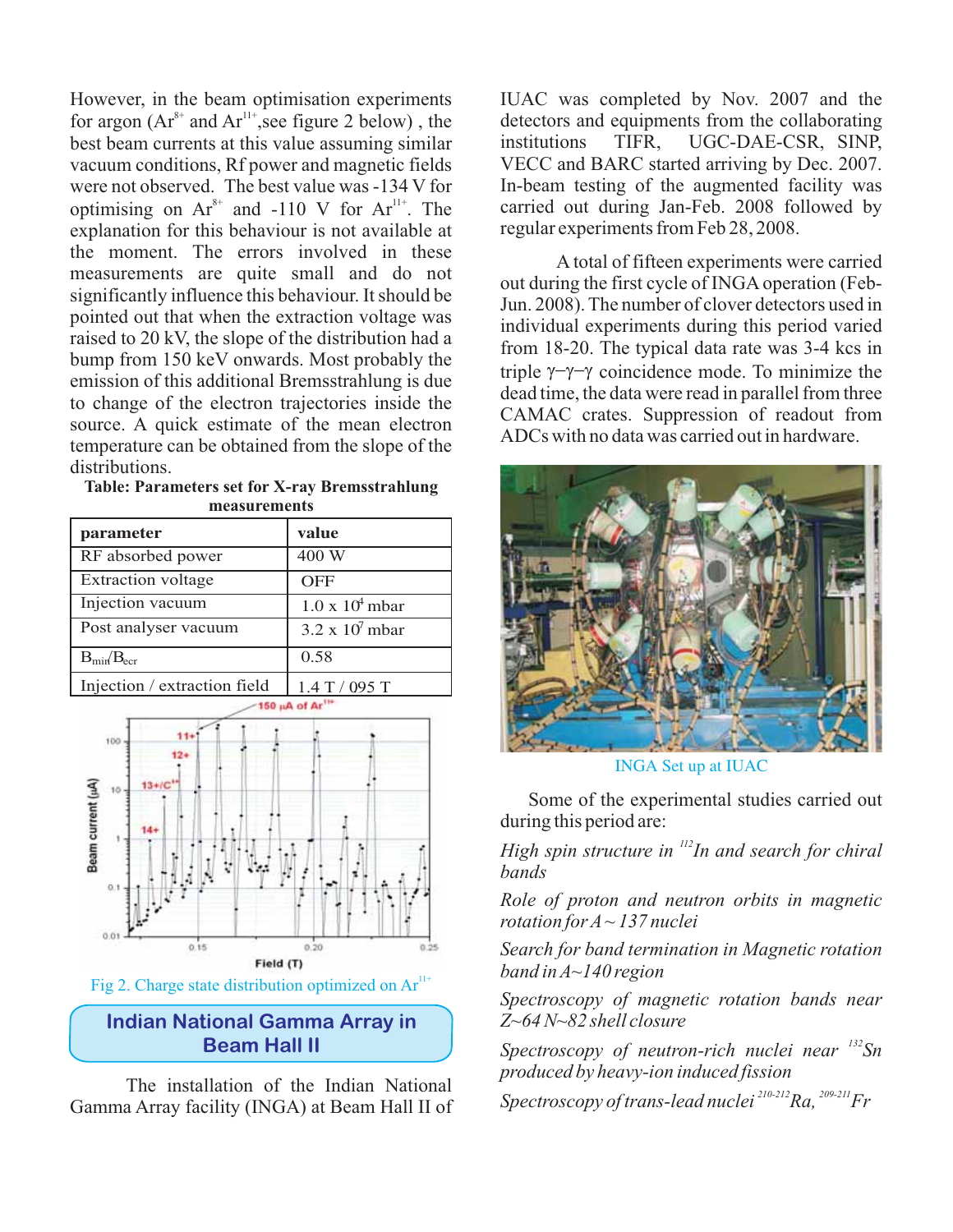### *Study of octupole correlation in*  $239-241$   $Pu,$   $237-240$   $Np$

The second cycle experiments are planned during the first half of 2009.

# **SERC School on Nuclear Physics, 2008**

The Science and Engineering Research Council (SERC) of the Department of Science and Technology (DST), Government of India, have instituted a five-year program of holding annual SERC Schools on nuclear physics. Primary objective of these Schools is to elevate the academic standard of students and young faculty members engaged in research in nuclear physics. The Fourth School in the third cycle of the program was held at Inter University Accelerator Centre (IUAC), New Delhi during 1 - 20 September, 2008. The theme of the School was . **national accelerator facilities" "exploring symmetries in nuclei using the**

Distinguished teachers and researchers, drawn from the universities and research laboratories in India, conducted the lectures and tutorials. The topics covered included nuclear structure using large arrays, spectroscopy of heavy nuclei, giant resonances, dissipative collision and advances in nuclear structure models. About forty students from various universities and institutions attended the courses. Besides advanced topics, preliminary courses were also taught in the School. A few special evening lectures were delivered by eminent experts in various related fields. The main speakers, staying at IUAC campus for the duration of the course, had intensive interactions with the participants. Extensive laboratory sessions were conducted by IUAC staff for the benefit of the students.

## **Indo-US School on Cryogenics, Superconductivity, Vacuum and Low Temp. Measurement Techniques (Nov., 2007)**

A five day School on "Indo-US School on Cryogenics, Superconductivity, Vacuum and Low Temperature Measurement Techniques" was

organized at IUAC during November 19- 23, 2008 with the support of Indo-US Science & Technology forum. There were about 100 participants from University, Scientific labs of DAE ( IPR, RRCAT, VECC, BARC) and other academic Institutes. Faculty members were from international laboratories like Jefferson Lab, Fermi lab of USA, CERN in Switzerland, ITP in Germany and National laboratories. In total, there were 10 sessions in five days and 27 lectures were delivered by 12 faculty members. Dr. T. Ramasami, Secretary DST inaugurated the School and the keynote address on "Activity of Cryogenics in Department of Atomic Energy " was delivered by Dr. Anil Kakodkar, Chairman, Atomic Energy Commission and Secretary, DAE. In addition to regular course lectures, two general evening talks on ITER and ILC were also arranged.

#### **Activities on Nanocomposite thin films**

There have been rigorous research activities on synthesis of metal dielectric nanocomposites by atom beam co-sputtering, using 1.5 keV Ar atom beam. Recently the Au nanoparticles embedded in ZnO nanocomposites were synthesized. The annealing of the same at 600ºC yielded the ZnO nanorods with Au on tip of the nanorods as shown in figure below.



A project titled 'Nanostructuring by energetic ion beam' has recently been approved under Nano Mission programme of Department of Science and Technology. The facilities of field emission SEM, close cycle refrigerator for in-situ XRD in beam line and high current neutral beam source will be procured to boost the research programme in the field of thin film metaldielectric nanocomposites. Another project on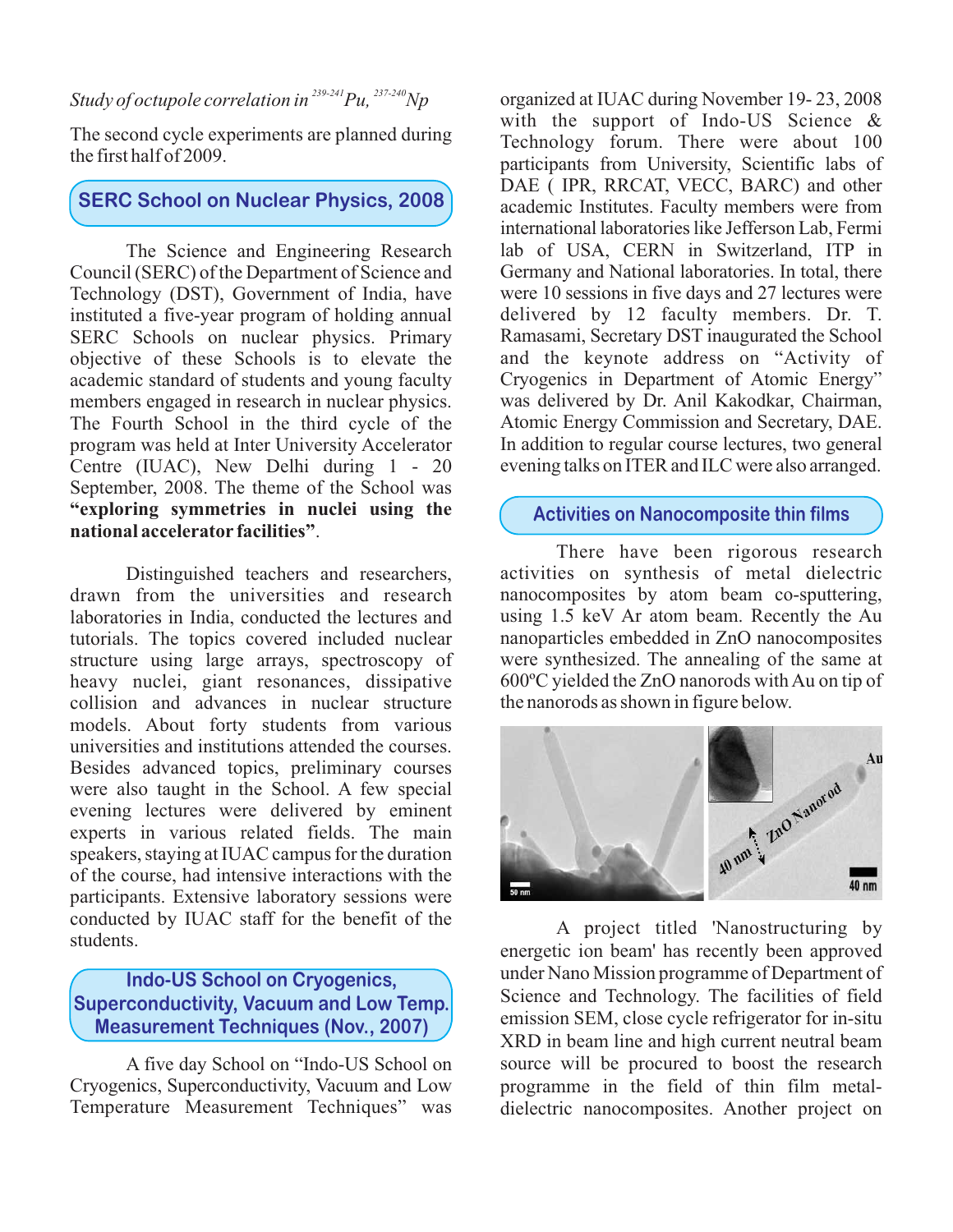'Synthesis and characterization on functional oxide materials' has been approved by Department of Science and Technology.

## **Workshops /Schools/Acquaintance Programs (April - October, 2008)**

A three day school on "Optical Characterization" was organized from 30<sup>th</sup> June- $2<sup>nd</sup>$  July 2008. The school stressed on the fundamentals of optical properties and the potential use of the facilities of optical characterization like UV-Vis, Photoluminescence, Raman, Fourier transform infra-red and thermo luminescence spectroscopy for materials characterizations, synthesized and/or modified by swift heavy ion irradiation. Approximately 85 participants attended the school and 14 lectures were arranged besides the experimental demonstrations of the existing facilities at IUAC.

A one day workshop on **"Accelerator** based research on Polymer Science" was organized on  $25<sup>th</sup>$  August 2008 at IUAC. The workshop covered various themes like swift heavy ion effects on metal polymer nanocomposites, metal/ceramic dispersed polymer composites, conducting polymers, fabrication of nano/micropores in polymers, grafting of polymers, energy loss and straggling in polymers. The workshop was attended by about 80 participants from various universities and institutions. The workshop included 9 invited talks, 4 oral presentations and about 20 poster presentations.

A two day workshop titled **"Heavy Ion** current trend and future prospects", was also held on 13th and  $14<sup>th</sup>$  October, 2008 at IUAC. About 30 participants including 15 from out station cities participated in the workshop. **Radiation Biology at the molecular level:**

The Deptt. Of Physics, **NIT Silchar,** Assam, and IUAC, New Delhi jointly organised a one-day workshop on "IUAC **acquaintance** programme" at NIT Silchar on 8<sup>th</sup> February, 2008. Faculty members and research scholars of various scientific disciplines from different colleges, universities and Institutes of North East India participated in this workshop. The workshop was inaugurated by Dr. D K Avasthi, IUAC who later discussed in details the technological importance and advantages of swift heavy ion irradiation in material science research. The inaugural session was presided over by Prof P K Banik, Director, NIT Silchar. The key note address was delivered by the coordinator of the workshop Dr. S S Nath, lecturer, Deptt. Of Physics, NIT Silchar. The participants warmly interacted with the resource persons and expressed their interest on ion irradiation research work.

A one day **acquaintance** programme of IUAC at **North Maharashtra University,** Jalgaon was also held on 30th April 2008, which was locally organized by the Department of Physics of the University. Prof. P.P. Patil, NMU Approximately 60 participants comprising of faculty members from various colleges and nearby institutions and research scholars attended the programme. Topics related to Materials Science and Radiation Biology were discussed which generated a lot of enthusiastic response from the participants. co-ordinated the overall programme.

Another IUAC **acquaintance** programme was organized at Pondicherry University on 21<sup>st</sup> October 2008. Physics and Earth Science Department of Pondicherry University participated in the programme. Dr. S. programme. Besides, there were participants from nearby colleges and Geology Department of Bangalore University. Topics on Accelerator, AMS and Materials Science were discussed via talks and informal discussions which resulted in a favorable response from the participants. Balakrishnan was in charge of the overall

# **TESLA Technology Collaboration (TTC) meeting (20-23 October, 2008)**

The mission of the TTC is to advance Superconducting RF technology R & D and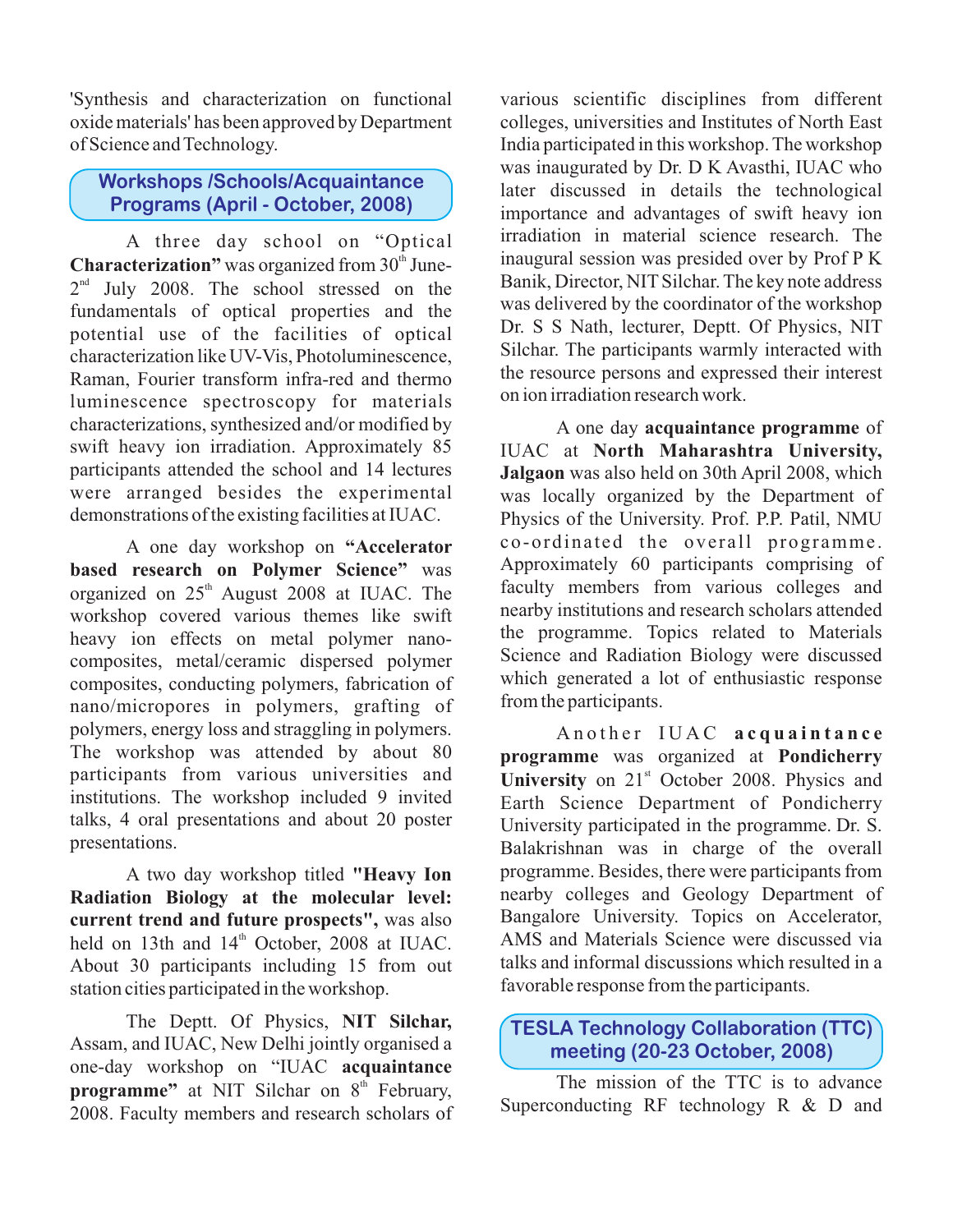related accelerator studies across the broad diversity of scientific applications, and to keep open and provide a bridge for communication and sharing of ideas, developments, and testing across associated projects. Now TTC has a membership of 52 accelerator laboratories and presents the largest expertise in the field of superconducting RF accelerator R&D activities worldwide. Several Indian institutions, like RRCAT, BARC, IUAC and DU have joined TTF collaboration last year. A meeting of this collaboration took place at IUAC during October 20-23, 2008 supported by the Indo - US Science & Technology Forum. The meeting was attended by 47 researchers in superconducting technology from different laboratories in USA, Japan, Germany, France, Italy, U.K. and from 35 different laboratories in India. The deliberations on details of resonator performance, high field gradients, fabrication and surface treatment methods and cryomodule fabrication were intense and lively. One full session was devoted to discussion of the Indian efforts in this field.

### **Status of 15 UD Pelletron (April 1 to October 31, 2008)**

Operation of Pelletron was quite satisfactory from  $1<sup>st</sup>$  April to  $31<sup>st</sup>$  October 2008. There was only one scheduled tank opening maintenance of Pelletron in July 2008. Routine maintenance jobs like terminal foil stripper loading, column support post & accelerating tube resistors maintenance, charging system maintenance and in-tank ion pump maintenance & rotating parts were carried out in this maintenance. Problems related to the fluctuations in the charging chain #2 current and corona probe were also solved. One of the separator box was severely damaged and was replaced by a new assembly. A solenoid valve used in the operation of earthquake RAM was also replaced. Full operation of earthquake RAMs was checked which performed quite satisfactory. Apart from this, maintenance of sublimator pump in post acceleration section (SP 03-1) was carried out and an ion pump in the same

location (IP 03-1) was also replaced by a new one. In ion source maintenance, routine maintenance of MC-SNICS was carried out and 5g of fresh cesium was loaded. Einzel lens also required cleaning. HV conditioning of deck was also carried out during this scheduled maintenance.

Few modifications and development work were also carried out in July 2008 scheduled maintenance. Position read back system for stripper foils at high energy dead section (FS D2- 1) was modified to read the exact position of stripper foils FS D2-1. A 50 position foil stripper assembly procured from NEC, USA has been installed in vault area (after analyzer magnet). Use of this stripper foil assembly is multi purpose. This can be effectively used to reduce ME /  $Z^2$  by increasing the charge state after acceleration. This will help to switch the beam to the beam line where ME  $/Z^2$  is low. The controller for it was developed in house and can control the movement of foil strippers either locally or remotely from control room. CAMAC crate in vault area was modified for remote control of this newly installed foil strippers. The foil stripper assembly along with its controller was tested after its installation and is working fine. Apart from this, a new port aligner for offset faraday cup was installed in vault area. The port aligner will be used to align the position of offset faraday cup according to the direction of beam, so that beam current falling in the cup can be read precisely. This is essential to read  $^{17}$ O current in case of Beryllium AMS work.

Maximum terminal voltage achieved during high voltage conditioning was 13.66 MV.  $^{19}$ F beam (125 MeV) was delivered to user at the maximum terminal potential of 13.6 MV and  $^{32}$ S beam (45 MeV) was delivered to user at the minimum terminal potential of 7.48 MV. Out of total beam time of 2634 hours, 1124 hours of beam time was used by INGA users and 466 hours were used for pulsed beam runs using multi harmonic buncher (MHB) along with low energy chopper and traveling wave deflector.

 $^{16}O$ ,  $^{28}Si$  and  $^{32}S$  beams were bunched for different experiments. 70 hours of  $^{16}O$ , 100 MeV bunch beam run was utilized for the stability